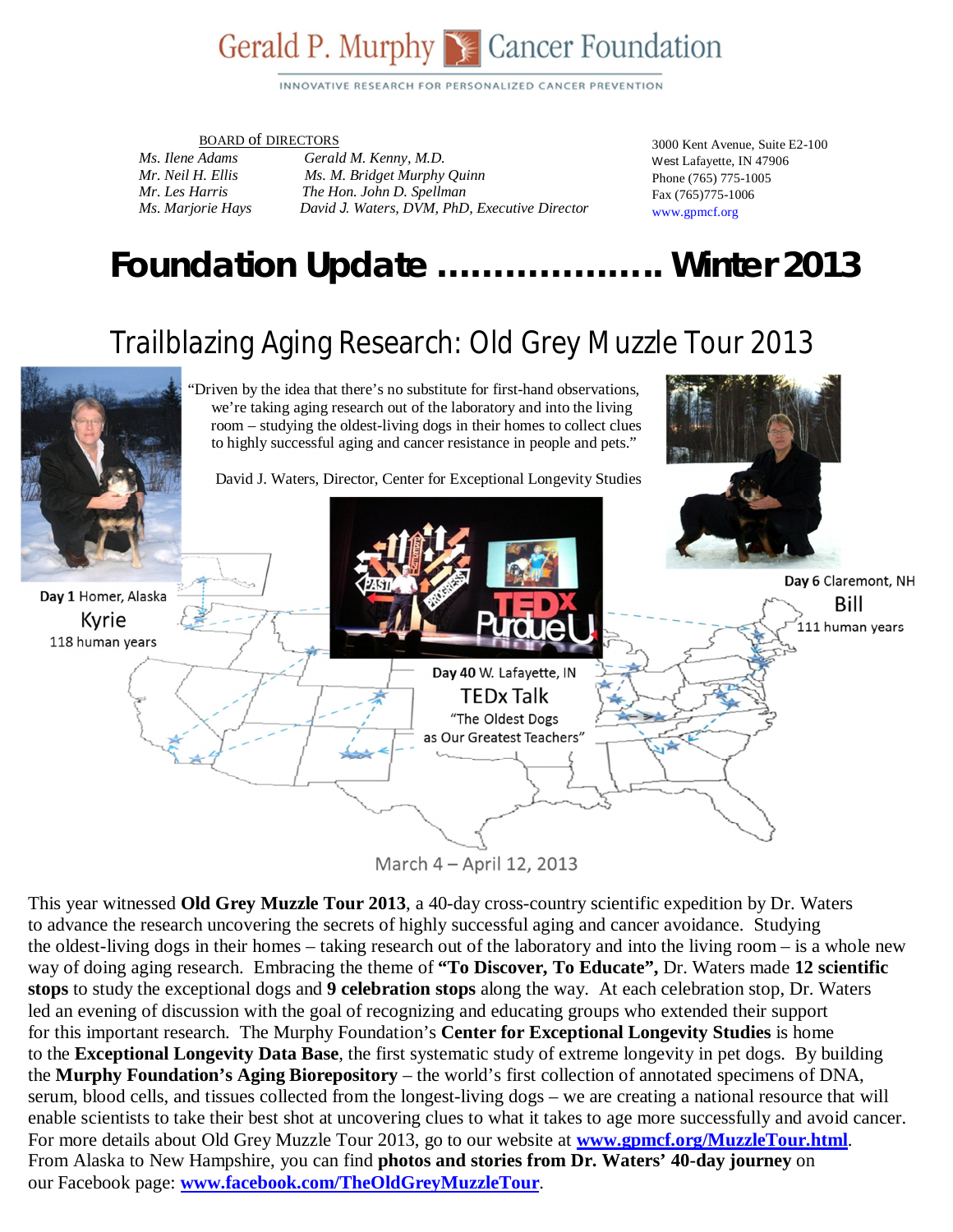#### *Inside This Issue*

Being a researcher is a lot like being a detective – always looking for clues. The best detectives know just where to find the most reliable clues. What about researchers? Are they skilled at looking, at digging through the mountain of potential clues, breaking us free from the tyranny of old ideas? **Albert Einstein**  summed up the research method: "If we knew what it was we were doing, it wouldn't be called research." In this issue of *Foundation Update*, we offer an inside look at our process of searching and re-searching – our detective work. We share our progress in gathering and disseminating the clues we are finding in the areas of aging and cancer. We invite you to sit back and savor our detective stories.

#### **Updates**

Your Selenium Intake, Your Prostate, and "U" – In 2012, *Foundation Update* featured the compelling scientific evidence supporting the Murphy Foundation's stance on selenium and your health. Selenium is a cancer-fighting nutrient, a "good thing". But what we are learning is that more of a good thing is not always better. **We call this U-shaped thinking**. It means that to lower



your prostate cancer risk you want your selenium levels in mid-range status – in the trough of the  $U$  – not too low, not too high. A simple clip of your toenails is the first step in securing all the information you need to achieve this health-promoting navigation. Using a toenail test developed by Murphy scientists, the **SeleniumHealthTM Team at the Murphy Foundation** has been helping men measure and adjust their selenium levels. The **SeleniumHealthTM toenail test** takes away the guesswork, eliminating the dire effects of unnecessary oversupplementation. New research from Murphy scientists published this spring in the scientific

journal *Biofactors* and featured by **UroToday** provides mechanistic clues that further strengthen the U-shaped thinking. In November 2013, UroToday, a global leader in the delivery of timely medical news that is relevant to the practice of urology, featured our new research study on their site, **UroToday.com**. The site attracts an audience of more than 60,000 international medical professionals every month. You can download or read the 2-page commentary written by Dr. Waters that was published on UroToday.com by going to our website at www.gpmcf.org/PDFs/UroToday.pdf.

Women, Selenium, and Optimal Health: An Evolution in Thinking **–** Now a growing body of evidence is suggesting that **measuring and adjusting selenium to optimal levels**

**can benefit women**. At our website, scientists at the Murphy Foundation have gathered key information from scientific reports linking selenium, women's health, and the U-shaped thinking. A news story released on the national press wire from the **Purdue Research Park** titled **"Research Sheds Light on How Selenium Fights Cancer, Improves Health"** is also available at our website: www.gpmcf.org/selenium\_women.html. Take home message: To optimize health, both men *and* women should get their selenium level right.

Murphy Scientists Engage in the Art of Disentangling Thinking – Four years ago, Murphy scientists published a study in *Aging Cell* that challenged the conventional way of thinking about ovaries. **Not just reproductive units, ovaries are endocrine organs**. And when we remove endocrine organs – in dogs, in women – we can expect to re-set the system, impact overall health. A cutting-edge discovery like this one demands cutting-edge education. With this goal in mind, the Murphy Foundation is helping veterinary health professionals and pet owners understand the new thinking: *Keeping ovaries longer can lead to longer lives*. This year, **"Caught in an Act of Convenience: Disentangling Our Thinking About the Influence of Ovariohysterectomy on Healthy Longevity in Pet Dogs",** an essay co-authored by Dr. Waters and **Emily C. Chiang, PhD** was published in a new book, *Dogs: Domestication History, Behavior, and Common Health Problems*. The essay, which puts into plain language how we might direct our re-thinking and shift the dialogue to illuminate the longevity benefits of ovaries, is available at our website: www.gpmcf.org/PDFs/Action.pdf.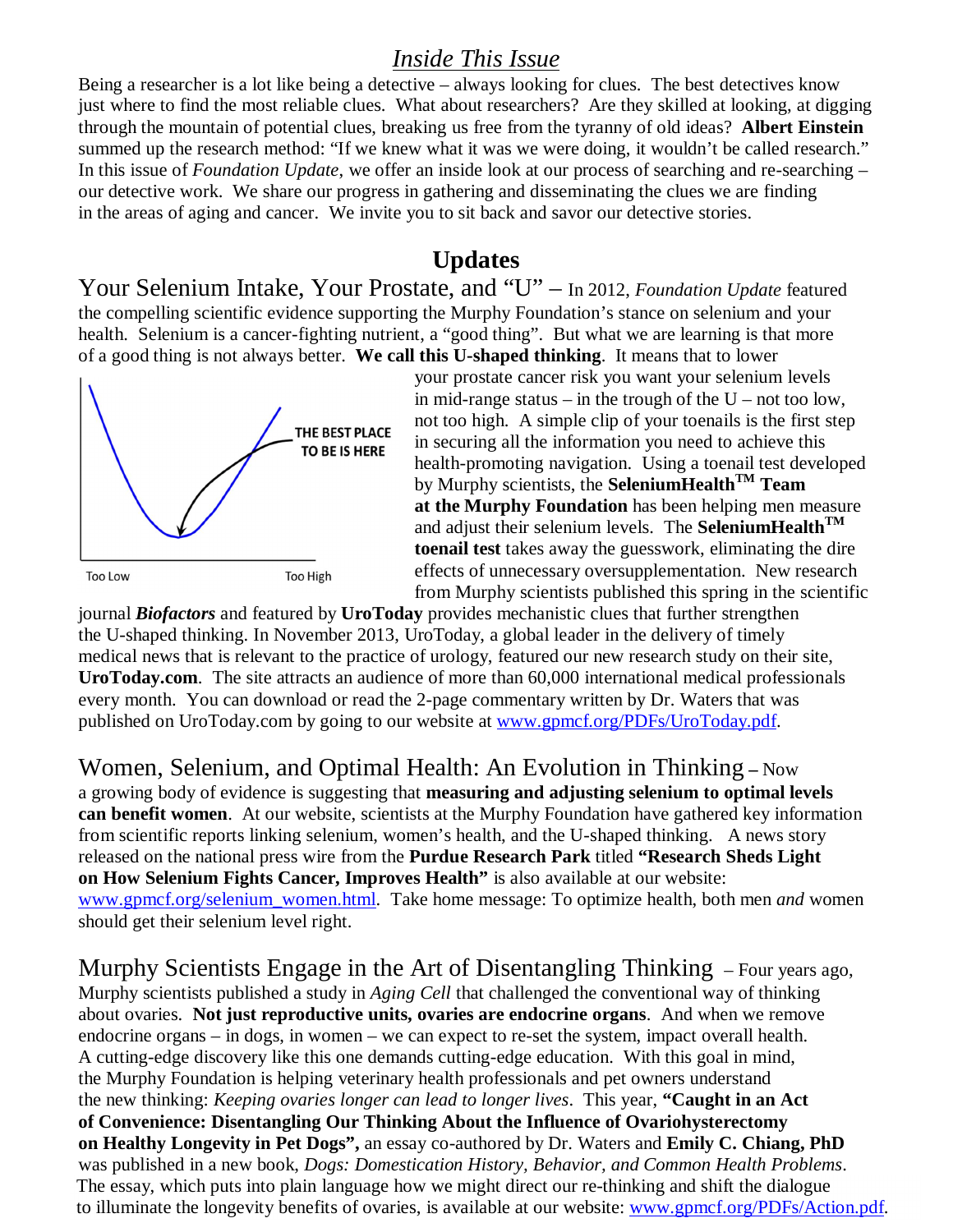## **Shorts**

International Congress Showcases Murphy Foundation's Science on Successful

Aging – In June 2013, Murphy scientists travelled to Seoul, South Korea to deliver two scientific papers



at the **20th IAGG World Congress of Gerontology and Geriatrics**. A gathering of more than 3500 scientists and health professionals, the world congress marked a milestone in gerontology research and education. For the first time, a scientific symposium that explored clues to exceptional longevity featured research findings from 100 year-old people (centenarians) and the oldest-living Rottweilers studied by Murphy Foundation scientists.

Researchers discussed for the first time **studies of human centenarians and centenarian dogs side-by-side** – the lines between the two species blurred in this academic forum. This aligns with a vision held by Murphy scientists at the Center for Exceptional Longevity Studies: We will continue to capitalize on this powerful opportunity of harnessing pet dogs to become biogerontology's new workhorse, because the approach holds great promise for helping people and pets achieve highly successful aging.

Fostering Self-Renewal: Gateway to Research Excellence – If our goals are to beat

cancer, to slow down the rate of aging, must we wait for new technologies to save the day? Or could we reach these strenuous goals by simply boosting the performance of the researchers and health professionals who have already joined the fight? The Murphy Foundation began to pursue this line of reasoning in 2012 when Dr. Waters delivered a keynote address at an international symposium on research and education. The line of thinking articulated in that keynote is now captured in two new publications: "**Fostering the Self-Renewal of Teachers: An Underutilized Approach to Innovating Interdisciplinary Education"** published in the *Journal of Systemics, Cybernetics and Informatics*, and **"The Paradox of Tethering: Key to Unleashing Creative Excellence in a Research-Education Space"** published in *Informing Science*. Both papers are available to download or read at the Murphy Foundation website: www.gpmcf.org/PDFs/FosteringSelfrenewal.pdf and www.gpmcf.org/PDFs/InformingScience.pdf. The Murphy Foundation sees the biology of aging, the science of cancer prevention, and the attitudes and skills that promote peak performance as 3 areas of inquiry that can deliver our ultimate goal: **developing an effective, more holistic approach to achieving highly successful aging**.

### Thinking Several Moves Ahead: Exploiting the Evolutionary Dynamics

of Cancer – Tumors become life-threatening because they evolve into populations of cells with lethal characteristics. Just how rapidly this lethal evolution takes place is determined by how effectively tumor



cells exploit their local environment. This raises the possibility that we might manipulate the destiny of a particular cancer by paying closer attention to cell-to-cell competition within the cancer ecosystem. In June 2013, Dr. Waters was one of 200 scientists who attended the 2<sup>nd</sup> International **Biannual Evolution and Cancer Conference at University of California, San Francisco**. The conference tackled the thought provoking question: Can taking an evolutionary perspective help us develop a more useful conceptual

framework so we can defeat cancer? As cancer scientists and oncologists, we need to get smarter about the evolutionary dynamics of each cancer – the complex competitions occurring between the cancer cells inside a patient's tumor. Progress in this direction could create a new array of dynamic anti-cancer strategies **focused less on trying to eradicate every tumor cell, focused more on a balancing act** – establishing a patient-tumor cell balance along with tumor cell-to-tumor cell balance – that would halt progressive tumor growth. The hopeful result: **Cancer would no longer threaten lives**. Tumors would be part of our ecology – no different from the bacteria that inhabit our gut or the furniture that fill our living rooms. Stay tuned for progress in this area as we strive to think several moves ahead.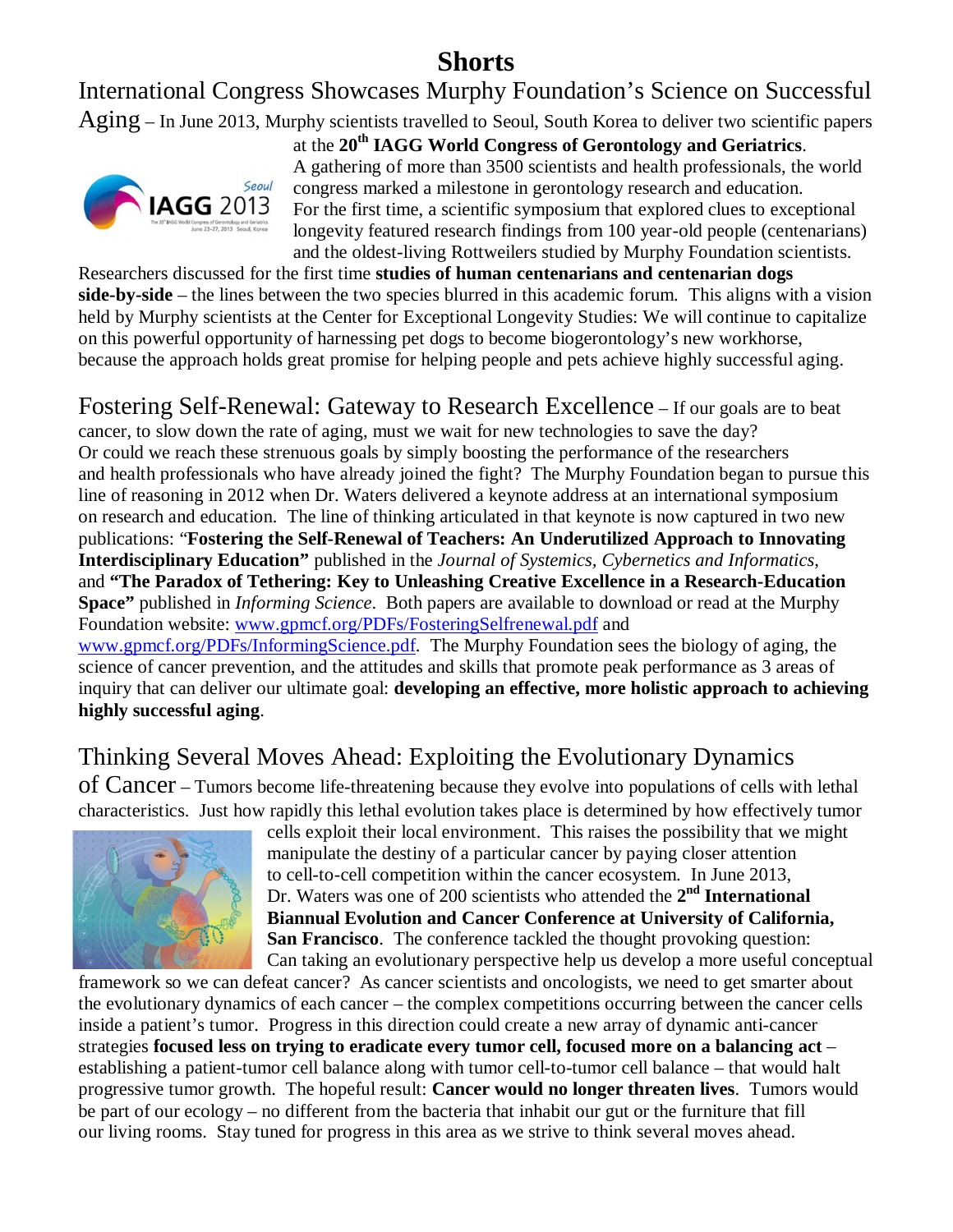### Exploring Trade-Offs: Does Reproduction Carry a Longevity Cost? –

Some scientists study liver disease, others study the brain. In this age of specialization, we need more scientists to focus their attention on the whole health process, not just their favorite organ or disease. We place great value in **whole organism thinking** because it can provide essential clues to important **trade-offs that impact health**. It is difficult to believe that focusing on your brain and forgetting your liver would lead to progress that is memorable. A scientific paper published by Murphy scientists this year illustrates their attention to one such trade-off: **the potential trade-off between investment in reproduction and longevity**. Previous work in this area has produced mixed results – in some cases women who had offspring had their longevity cut short compared to women who did not have children. Our research, which looked for clues in exceptionally long-lived female Rottweilers, suggests that neither number of offspring, nor age of mother at first or last reproduction was associated with diminished longevity. Instead, independent of reproduction, **longer duration of ovary exposure was associated with highly successful aging**. And consistent with some studies in women, our data showed an inverted U-shaped trend – a moderate investment in reproduction (not too many, not too few offspring) may actually *promote* longevity. **More U-shaped thinking!** The manuscript, published in the scientific journal **AGE**, is available at our website: www.gpmcf.org/PDFs/AGE.pdf.

Geroscience: A New Direction in Aging Research – Should scientists focus their efforts on better understanding the process of aging or concentrate more on specific age-related diseases, such as



cancer, diabetes, or Alzheimer's disease? In the past, these domains of inquiry have been kept apart. Could this dichotomy be standing in the way of research progress? In November 2013, **Dr. Waters joined a group of 500 scientists at an aging summit at the National Institutes of Health (NIH) in Bethesda, MD.** The conference titled **"Advances in Geroscience: Impact on Healthspan and Chronic Disease"** concluded that the public would be better served if scientists shifted more

of their attention to understanding the process of healthy aging. "Curing one disease at a time is no longer such a good idea," said **Dr. Francis Collins, Director of the NIH**. The Murphy Foundation is proud to have participated in this landmark scientific meeting – the first ever conference on *geroscience*, the term developed to encompass scientific inquiry that explores the vital link between the aging process and the advent of chronic age-related diseases. Expect to hear more in the future about *geroscience*, a re-naming and conceptual re-framing that brings fresh momentum to accelerating research progress.

In Celebration, In Memorium – In 2013, **Marjorie Hays, R.N**., a member of the Murphy Foundation's Board of Directors, received the Lifetime Award for Distinguished Service from the **Indiana Public Health Association**. The award recognizes Ms. Hays' half-century of constructive activism in promoting grassroots progress in the areas of mental health, cancer prevention, and healthy life-styles. This year also marked the passing of a special person with close ties to the Foundation. **Paul Shumate** of Barrington, IL was an enthusiastic supporter of the Murphy Foundation's trailblazing research, particularly the efforts to develop new cancer-fighting technologies. Together with his wife Helen, Mr. Shumate supported the Murphy Foundation's work treating canine cancer patients by implanting bead-encapsulated living mouse cancer cells, an approach featured in **The Wall Street Journal** in 2011.

### **Kudos**

Innovative Thinking Recognized: Dr. Waters' TEDx Talk – On day 40 of the Old Grey Muzzle Tour, Dr. Waters was honored to deliver a TEDx talk to an audience of over 1000 at Purdue



University's Loeb Playhouse. **TED aims to provide a platform for the world's smartest thinkers, greatest visionaries, and most-inspiring teachers,** so that millions of people can gain a better understanding of the biggest issues facing the world. Core to this goal is a belief that there is no greater force for changing the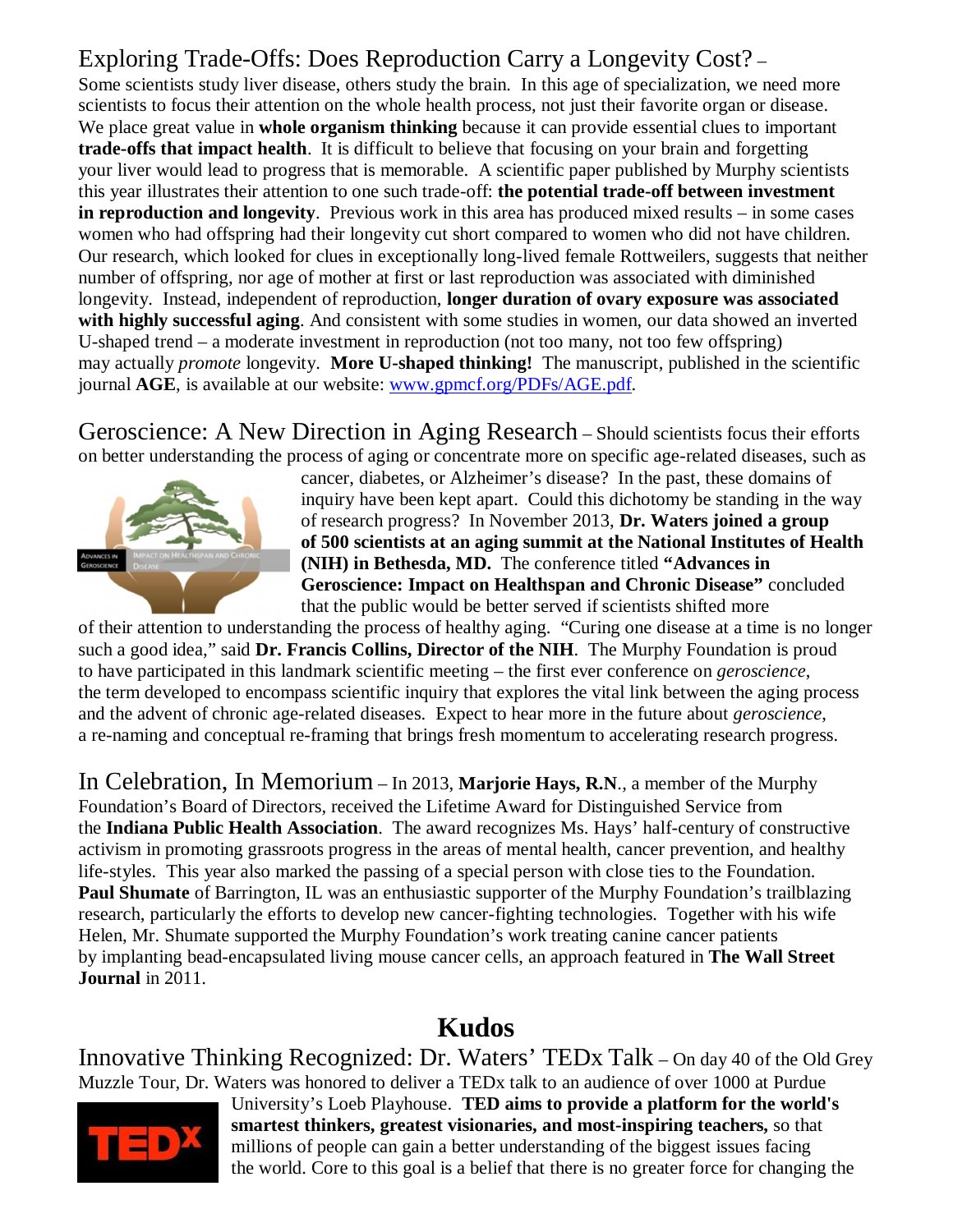world than a powerful idea. Dr. Waters' inspirational talk **"The Oldest Dogs as Our Greatest Teachers: Get the Words Out of Your Eyes"** at the TEDxPurdueU event exemplified the creative excellence that is the allure of a TED experience. Watch the 12 minute video at our website: www.gpmcf.org.



# Research sheds light on how selenium fights cancer, improves health

Published: November 21, 2013

WEST LAFAYETTE, Ind. - Personalizing nutrition for disease prevention is one of the major challenges facing scientists and health professionals. Emerging data on the relationship between the intake of selenium, which is an essential trace mineral, and human health suggests that more selenium is not necessarily better.

A study conducted by scientists at the Gerald P. Murphy Cancer Foundation sheds new light on the anticancer action of selenium in the aging process, which aligns with U-shaped thinking. This thinking suggests being in the middle range of selenium intake is better than being too high or too low. The study has been published in the peerreviewed scientific journal BioFactors and featured by UroToday.

The Gerald P. Murphy Cancer Foundation is a not-for-profit research institute focused on cancer and aging. It is based at the **Purdue Research Park** of West Lafayette.

Investigators used controlled laboratory experiments to show that selenium can trigger the elimination of prostate cells that have the most genetic damage. The results of these laboratory studies rested upon the researchers' ability to develop a model system in which the level of genetic damage could be controlled in both human and canine cells. Emily C. Chiang, Ph.D., research associate at the Murphy Cancer Foundation and the lead author of the research, said the work introduces an important perspective on the anticancer action of selenium that is independent of its role as an antioxidant.

"By documenting the ability of selenium to sweep away DNA-damaged cells, a process we have termed 'homeostatic housecleaning,' the new study builds upon previous observations that the anticancer benefit of selenium supplementation in humans and animals cannot be explained solely by the ability of this nutrient to shield tissues from oxidative stress," Chiang said.

David J. Waters, Ph.D., DVM, director of the Murphy Cancer Foundation's Center for Exceptional Longevity Studies, wrote the commentary "Your Selenium Intake, Your Prostate, and 'U,'" which was published on UroToday.com as a featured "Beyond the Abstract." The commentary describes the research in the context of U-shaped thinking about selenium and healthy aging, in particular reducing a man's risk of getting prostate cancer. "When it comes to identifying the optimal selenium dose for prostate cancer risk reduction, it is unlikely that more selenium will always be better," he wrote. "Landing in the trough of the U, achieving mid-range selenium status, is more desirable than being too low or too high."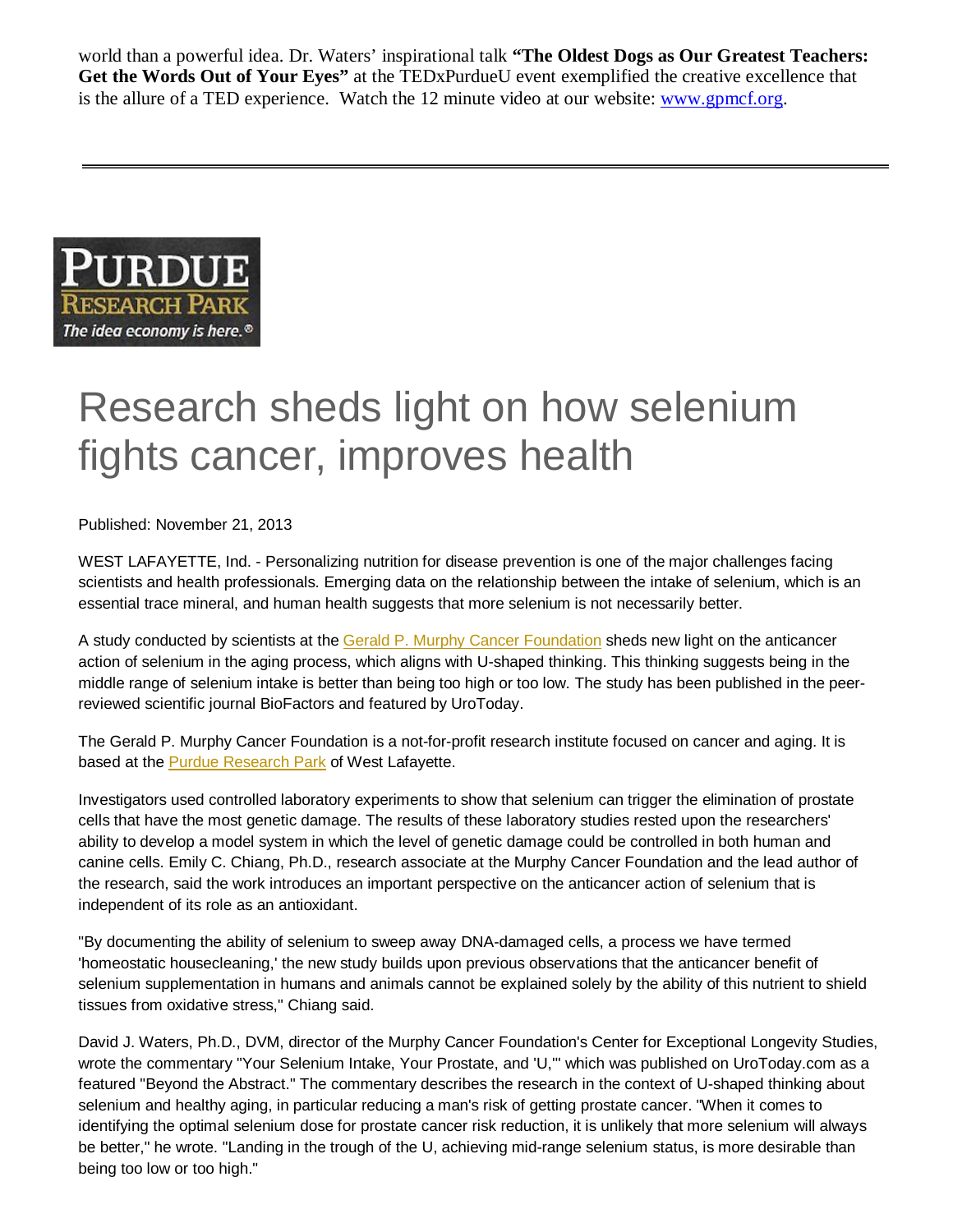This middle-of-the-road-is-better stance is bolstered by the extensive review of the scientific literature by professor Margaret Rayman of the University of Surrey, U.K., who concluded in the journal The Lancet: "The crucial factor that needs to be emphasized with regard to the health effects of selenium is the inextricable U-shaped link with status; whereas additional selenium intake may benefit people with low status, those with adequate-to-high status might be affected adversely and should not take selenium supplements."

"The possibility that the trough of the curve is precisely where the homeostatic housecleaning effect of selenium is maximized offers a new, working explanation for why more selenium is not always better," Waters said. "We believe selenium is instrumental in optimizing how the body responds to cellular damage, which can translate into improved health and disease resistance."

As the researchers work to hammer out the specific links between selenium and prostate cancer, men are looking to optimize their selenium intake for disease prevention.

Measuring selenium status and then adjusting selenium levels to mid-range status offers men a practical and informed approach, rather than blindly taking selenium supplements and risking the downside of oversupplementation, Waters said. Harnessing this U-shaped thinking, health professionals at the Murphy Cancer Foundation are utilizing SeleniumHealth™ - a commercially available toenail test developed by the Murphy Foundation in collaboration with Bostwick Laboratories LLC - to assist men who are motivated to target their selenium intake to achieve optimal health.

Waters points to the test as a simple, straightforward method that eliminates the guesswork about a person's selenium level. He said a toenail clipping provides a reliable picture of how much selenium people have been getting from their diet and supplements over the previous three months. He added that women's health also could be impacted by selenium.

"Most experts agree that the evidence for an association between selenium and cancer risk in women is not as strong as it is for prostate cancer. But a growing body of evidence suggests that measuring and adjusting the intake of selenium to optimal levels so that it is not too low or too high can benefit women's health in several other ways," said Waters, who serves as associate director of Purdue's Center on Aging and the Life Course. "Women with lower selenium levels have been reported to be at increased risk for cardiovascular disease and cognitive decline. Women with selenium in mid-range status may enjoy improved hip bone density, whereas selenium levels exceeding the mid-range were associated with a six-fold increased risk of type II diabetes in a nationwide study of U.S. women."

Information on scientific reports linking selenium, women's health and U-shaped thinking can be found at http://www.seleniumhealthtest.com.

#### **About the Gerald P. Murphy Cancer Foundation**

The Gerald P. Murphy Cancer Foundation seeks to identify important genetic and life-style determinants of cancer resistance and to better understand the complex relationship between aging and cancer. The research is conducted jointly by the Murphy Cancer Foundation and Purdue University. The Murphy Foundation is a 501(c)(3) not-for-profit research institute.

#### **About Purdue Research Park**

The Purdue Research Park, with four locations across Indiana, has the largest university-affiliated business incubation complex in the country. The park network is home to about 240 companies that employ about 4,500 people and are located in West Lafayette, Indianapolis, Merrillville and New Albany.

#### Purdue Research Park contact: Steve Martin, 765-588-3342, sgmartin@prf.org

**Sources:** David J. Waters, 765-775-1007, waters@purdue.edu

Cheri Suckow, 765-775-1007, seleniumhealth@gpmcf.org